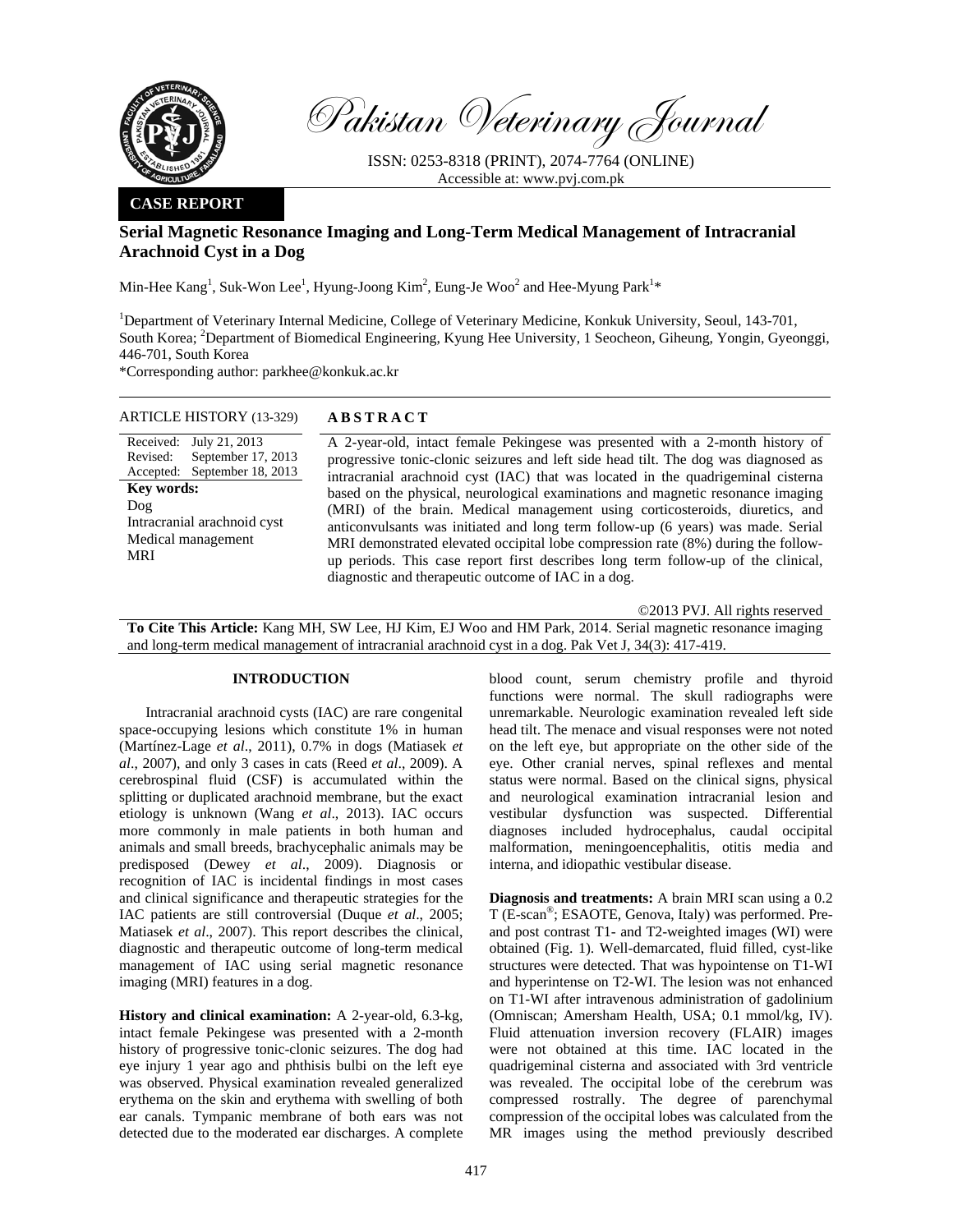(Matiasek *et al*., 2007) (Fig. 2A). The calculated compression percentage of the occipital lobes in this dog was 22%. Other than IAC, caudal occipital malformation and compression of the cerebellum was also noted. Tympanic bullae and ear canal were normal appearance at both ears. CSF analysis was normal and RT-PCR for canine distemper virus and *Toxoplasma gondii* were all negative. The dog was diagnosed as IAC and caudal occipital malformation.

Treatment was initiated with a combination of prednisolone (Solondo®; Yuhan Medica, Seoul, Korea) (1mg/kg, twice daily, orally), phenobarbital (Phenobarbital®; Myung-In Pharm, Seoul, Korea) (3mg/kg, twice daily, orally), and furosemide (Lasix®; HanDok, Seoul, Korea) (1mg/kg, twice daily, orally). During two months after the initial treatment, prednisolone dose was gradually tapered off. The clinical sign was successfully controlled for the first year, however the seizure was recurred about one year later. Potassium bromide (KBr; Sigma-Aldrich Korea Ltd., Kyunggi-do, Korea) (35mg/kg, once daily, orally) was added to the treatment. The episode of seizure was disappeared at that time, but it was recurred 4 months later. Prednisolone was reapplied (1mg/kg, twice daily, orally) and zonisamide (Excetran<sup>®</sup>; Dong-A Pharm, Seoul, Korea) (10mg/kg, twice daily, orally) was added. Intermittent episode of seizure (less than once per month) was observed but it was well controlled with the current medication. Prednisolone dosage was increased when the seizure frequency was elevated and then tapered depend on dog's clinical signs.

The brain MRI was retaken 6 years after first presentation using a 3T (Philips, Achieva, Best, The Netherlands) (Fig. 3). The typical appearance of IAC on MRI was obtained on pre- and post contrast T1-WI and T2-WI. Complete fluid signal suppression on FLAIR images was also obtained (Fig. 3G). Using the higher magnetic field MR systems showed the better illustration of the lesions. The calculated compression of the occipital lobes was 30%, which was elevated results when compared to that 6 years ago (Fig. 2B).

The dog underwent 6-year follow-up examinations after first presentation. The compression percentage based on the MRI has increased for 6 years and the seizure frequency was also elevated. Several anticonvulsant drugs were added for controlling the dog's seizure during 6-year follow-up periods. Even though intermittent seizure was detected, the dog was well tolerated to the current medications without further complications.

#### **DISCUSSION**

IAC in animals are relatively rare and the occurrence is increasing due to the widely use of magnetic resonance

imaging (MRI) and computed tomographic (CT) brain imaging (Duque *et al*., 2005). In humans, 50 to 60% of IACs have been in middle cranial fossa, 10% of IACs in suprasellar cistern and posterior fossa, and other various locations have been reported (Wang *et al*., 2013). However, all reported animal IACs were found in the caudal fossa, typically in quadrigeminal cistern (Lowrie *et al*., 2009). Seizure and headache are the common symptoms in humans (Martínez-Lage et *al*., 2011) and seizure and vestibular dysfunction are the common symptoms in dogs (Dewey *et al*., 2009). Clinical signs and prognosis is depending on the IAC location and size (Helland *et al*., 2010). IAC may be identified as incidental findings in human and animals (Wang *et al*., 2013) and



**Fig. 1:** MR images demonstrating an IAC in a dog. Dorsal (A, D), transaxial (B, E), and midsagittla (C, F) T1 (A-C) and T2 (D-F) weighted images demonstrated a fluid-filled, cystic structure (white arrow) and caudal occipital malformation (arrow head). The lesion was hypointense on T1-WI and hyperintense on T2-WI. IAC was located in the quadrigeminal cisterna and associated with 3rd ventricle was revealed. The occipital lobe of the cerebrum was compressed rostrally.



**Fig. 2:** Midsagittal T1-weighted MRI scan by using 0.2T (A) and 3T (B) in a dog. A parenchymal compression of the forebrain was calculated on midsagittla T1-weighted images. The expected longitudinal dimension of the forebrain (white line) and the actual longitudinal dimension of the forebrain (red line) were calculated according to the Matiasek's methods. The calculated compression of the occipital lobe was 22% at first (A) and it was progressed to 30% later (B). (A) Image was taken when the dog was first presented by using 0.2T and (B) image was taken 6 years after the first presentation by using 3T MIR.



**Fig. 3:** MR images demonstrating an IAC in a dog 6 years after the first presentation. Dorsal (A, D), transaxial (B, E), and midsagittla (C, F) T1 (A-C) and T2 (D-F) weighted images demonstrated a fluid-filled, cystic structure (white arrow) and caudal occipital malformation (arrow head). The lesion was hypointense on T1-WI and hyperintense on T2-WI. Complete fluid signal suppression on FLAIR image (G) was presented. The location oand size of the IAC was similar during 6 years follow-up periods and using the higher magnetic field MR systems showed the better illustration of the lesions.